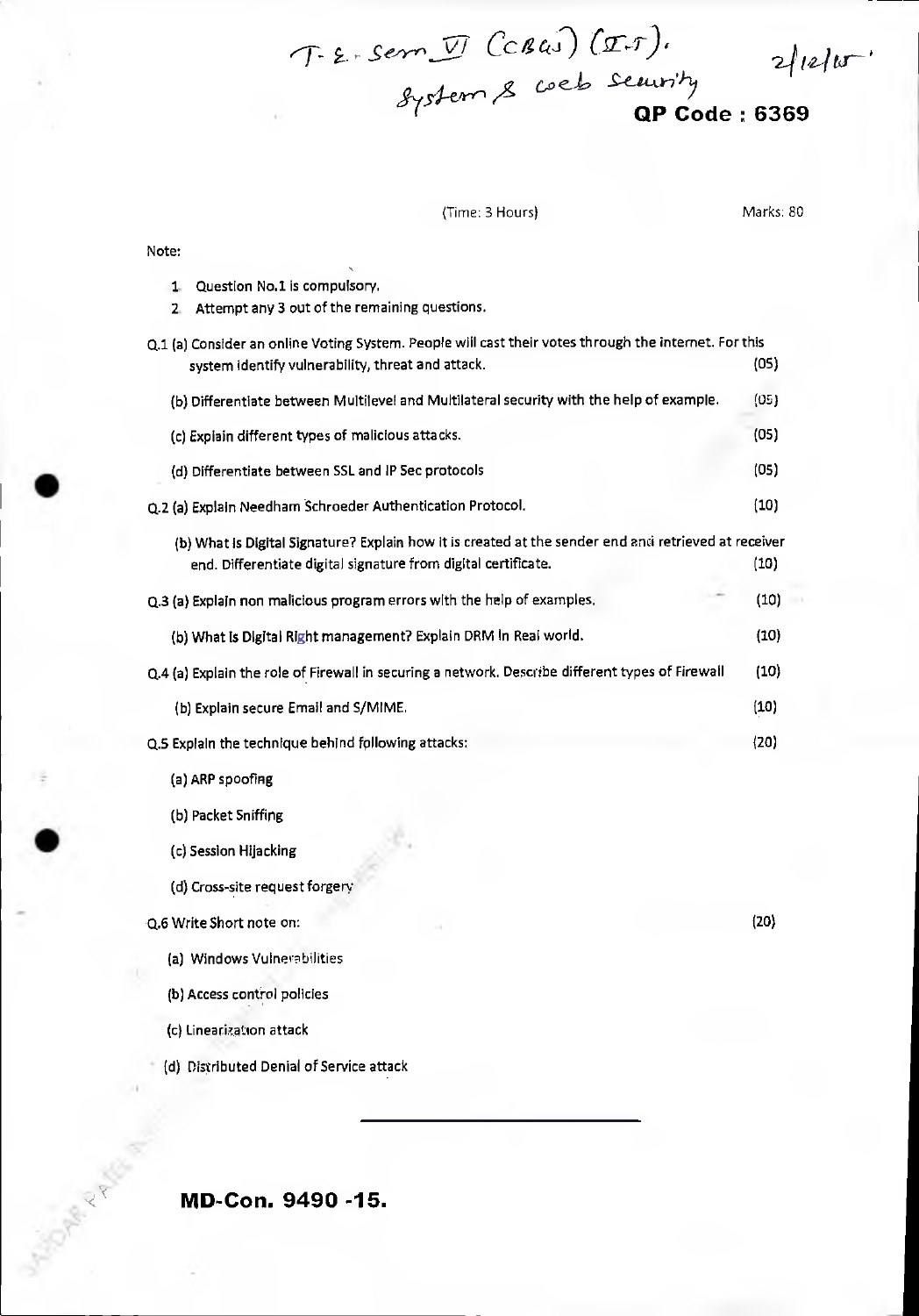$T \cdot \varepsilon \cdot T \cdot T \cdot (T)$  ( $c$ BW)

*ein-1/* 

DMBI

## **Q.P. Code :6411**

## REVISED COURSE

(3 HOURS) [ TOTAL MARKS:80]

- N.B. 1.Question 1 is compulsory 2.Attempt any three question out of the remaining five question.
- Q.1(a) Define Buisness intelligence and decision support systems with examples  $10<sup>4</sup>$

(b) Explain Data mining as a step in KDD. Give the architecture of typical Data Mining system. typical Data Mining system.

## $Q.2$  (a) Explain BIRCH algorithm with example  $\sim$  10

- (b) Explain different visualization techniques that can be used in data mining  $\sqrt{2}$  10
- Q.3 (a) Explain Multilevel association rules with suitable  $\text{Examples}$  = 10 (b) Define classification, issues of classification and explain  $ID3$ . classification with example 10
- Q.4(a) Why is Data Preprocessing required? Explain the different steps involved in data preprocessing  $\sqrt{x}$  10 (b) What is text mining ? Explain different approaches to text mining  $10$
- Q.5 (a) Explain Buisness Intelligence Issues \_ 10 (b) What is clustering? Explain k- means clustering algorithm. Suppose the data for clustering -  $\{\sqrt{2}, 4, 10, 12, 3, 20, 11, 25\}$ Consider k=2, cluster the given data using above algorithm.  $10$  $Q.6(a)$  Explain sequence mining in Transactional databases 10

(b) Design a BI system for fraud detection by describing all the steps from Data Collection to Decision Making 10

**MD-Con. 10384-15.**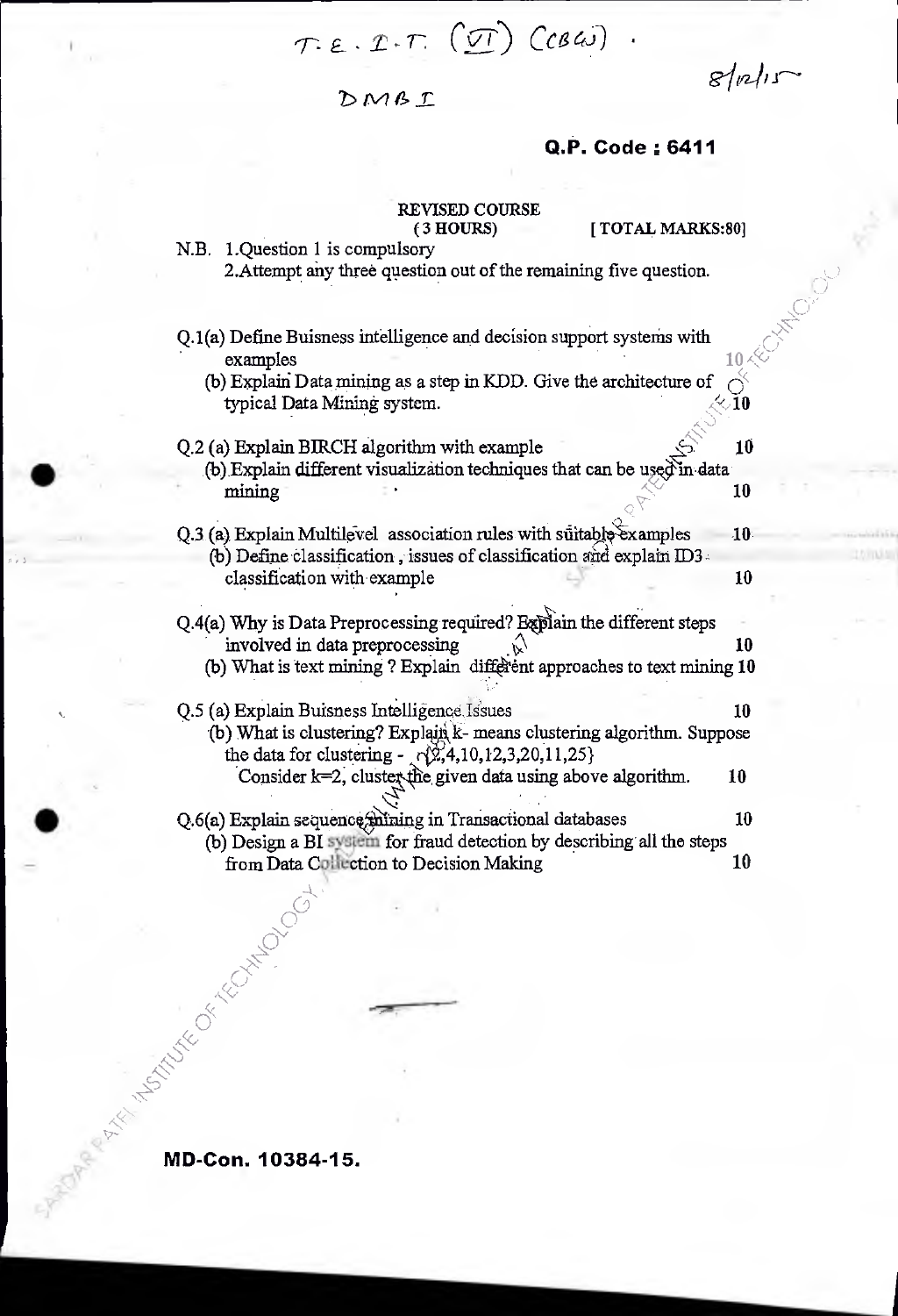$T.E. SemD(CBAS)(II).$ *A- I-7-* 

## Q.P. Code : 6450

(3 Hours) [Total Marks : 80]

 $14/12/15$ 

|        | Questions No.1 is compulsory.<br>(1)<br>(2)<br>Attempt any three questions from remaining five questions.<br>(3)<br>Assume suitable data wherever necessary.<br>Figures to the right indicate full marks.<br>(4) |                                                                                                                                                                                                                                                                                                                                                                                                                                                                                                            |
|--------|------------------------------------------------------------------------------------------------------------------------------------------------------------------------------------------------------------------|------------------------------------------------------------------------------------------------------------------------------------------------------------------------------------------------------------------------------------------------------------------------------------------------------------------------------------------------------------------------------------------------------------------------------------------------------------------------------------------------------------|
| 1. (a) | Explain in detail Media Queries with an example.                                                                                                                                                                 |                                                                                                                                                                                                                                                                                                                                                                                                                                                                                                            |
| (b)    |                                                                                                                                                                                                                  | 10                                                                                                                                                                                                                                                                                                                                                                                                                                                                                                         |
| 2. (a) |                                                                                                                                                                                                                  | 10                                                                                                                                                                                                                                                                                                                                                                                                                                                                                                         |
| (b)    |                                                                                                                                                                                                                  | 10                                                                                                                                                                                                                                                                                                                                                                                                                                                                                                         |
| 3. (a) | Explain in detail Query selector () with an example.                                                                                                                                                             | $10-$                                                                                                                                                                                                                                                                                                                                                                                                                                                                                                      |
| (b)    |                                                                                                                                                                                                                  | 10                                                                                                                                                                                                                                                                                                                                                                                                                                                                                                         |
| 4. (a) | Explain the features how to increase accessibility of website to search engine.                                                                                                                                  | 10                                                                                                                                                                                                                                                                                                                                                                                                                                                                                                         |
| (b)    | List the top analyzing ranking factors for SEO.                                                                                                                                                                  | 10                                                                                                                                                                                                                                                                                                                                                                                                                                                                                                         |
| 5. (a) | Explain in detail search engine success factors.                                                                                                                                                                 | 10                                                                                                                                                                                                                                                                                                                                                                                                                                                                                                         |
| (b)    | Explain CSS3 Transformations with example.                                                                                                                                                                       | 10                                                                                                                                                                                                                                                                                                                                                                                                                                                                                                         |
| 6. (a) | Write short note on any four :<br>(i) Advanced search techniques<br>$(ii)$ SWOT<br>REST<br>(iii)                                                                                                                 | 20                                                                                                                                                                                                                                                                                                                                                                                                                                                                                                         |
|        |                                                                                                                                                                                                                  |                                                                                                                                                                                                                                                                                                                                                                                                                                                                                                            |
|        |                                                                                                                                                                                                                  | $N.B.$ :<br>Explain in detail architecture of mashups in a JSON implementation with neat diagram.<br>Explain input elements newly introduced in HTML5 with example.<br>Explain in detail CSS3 Transitions with example.<br>List metadata elements used in HTML5.<br>RES.<br>, RWD<br>(v) RIA<br>(vi) Fluid Laysur<br>(x) Reserved to the Contract of Contract of Contract of Contract of Contract of Contract of Contract of Contract of Contract of Contract of Contract of Contract of Contract of Contr |

•

 $\mathbb{P}_{q}$ 

`-"D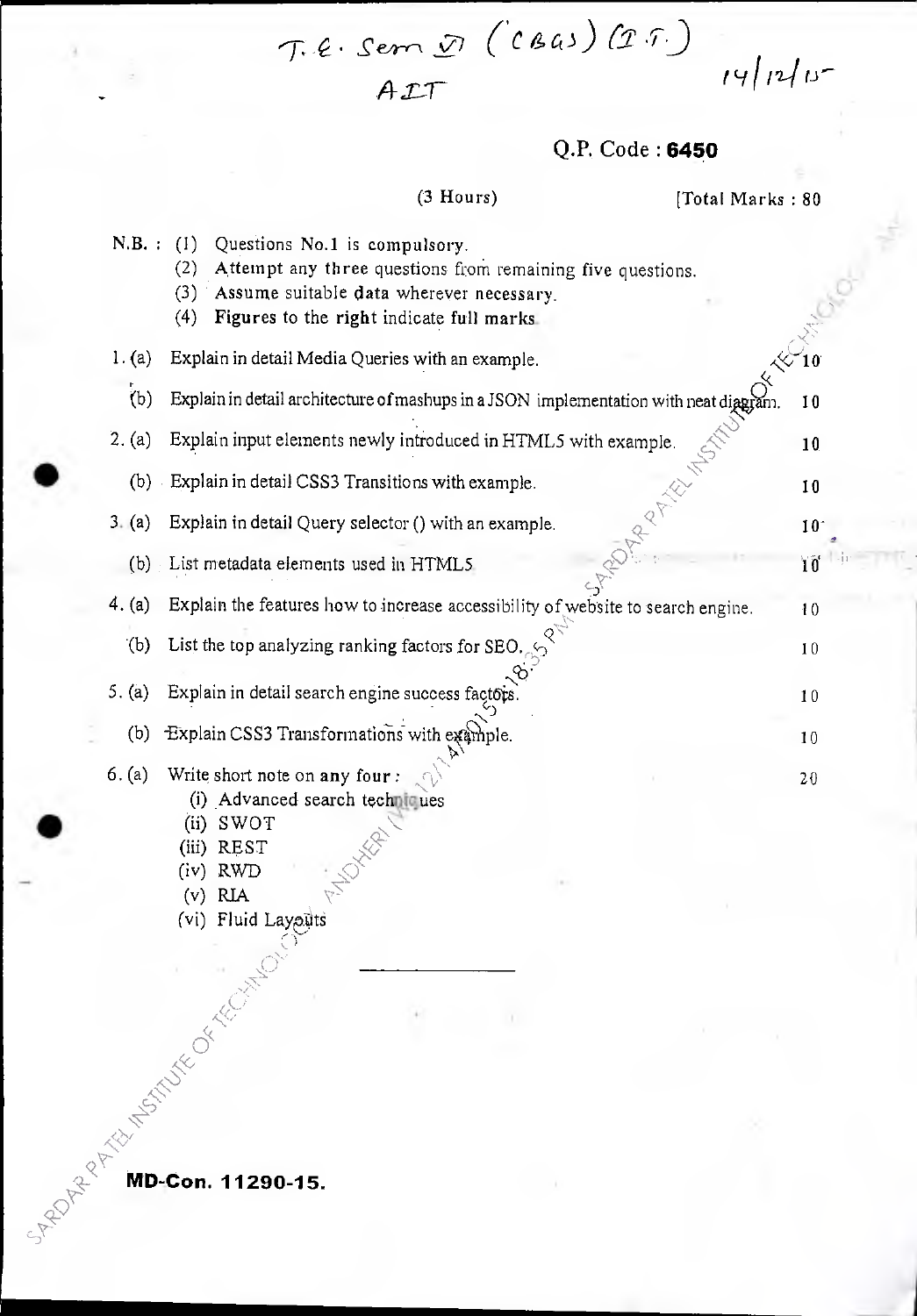T.E. Sim II (CBAS) (I.T.).<br>Software Congineering.

**QP** Code **6284** 

 $\lceil a \rceil$   $\lceil a \rceil$ 

5 5  $\overline{\mathbf{S}}$ 

[Total Marks: 80]

#### (3 hours)

N.B. (1) Question No. 1 is compulsory.

• (2) Write any three questions out of remaining.

(3) Assume suitable data if required.

1. (a) Is agile process suitable for large scale projects? Mention few issues.

(b) Explain process framework.

(c) Mention SQA activities.

(d) Explain CMM level 4 and level 5  $5\frac{1}{2}$ 

2. (a) Mention the reasons for project delay. What are the risks associated with project delay? 10 delay? 10

(b) Estimate the effort using function point method to design a user interface for the public to report about damaged pothole. Assume suitable input complexity and justify your assumptions. 10

| 3. (a) | Explain in detail Spiral model and compare it with component model. | -10- |
|--------|---------------------------------------------------------------------|------|
| (b)    | Explain architectural design for e-Commerce System.                 | 10.  |

- 4. (a). Prepare SRS for the Course Management System. 10
	- (b) List down the activities required for scheduling and tracking software projects 10

5. (a) Describe in detail white box techniques. 10

,

(b) Draw use case,  $\sum_{k=1}^{\infty}$  diagram (withdrawal) for ATM banking system. 10

6. (a) In a car service station, complaints are taken and an estimate of the work is given immediately (Resources are assigned to the job. Once repaired a bill is prepared for actual cost. Prepare a DFD up to level 2 and make a sample entry in data dictionary for each element. The set of  $\sim$  10

(b)  $\leftarrow$  Explain how are change control and version control are carried out 10

A.% **D-Con. 7335-15.** 

`')  $\sum_{i=1}^n$ 

**S** 

 $\mathbf{r}$ 

•